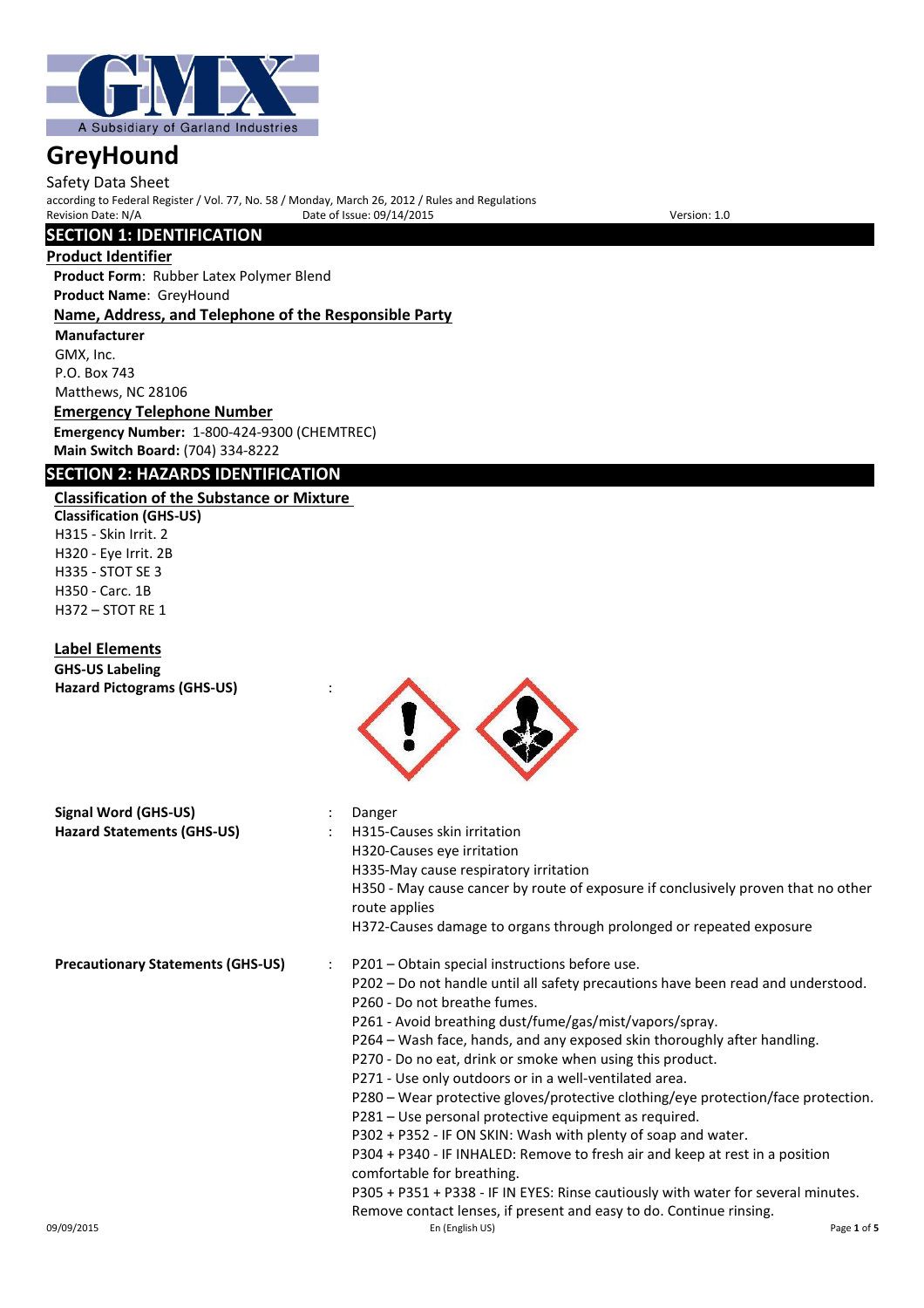Safety Data Sheet

According to Federal Register/Vol. 77, No. 58/Monday, March 26, 2012/Rules and Regulations<br>Revision Date: N/A<br>Date of issue: 09/09/2015 Date of issue: 09/09/2015

- P308+P313 If exposed or concerned: Get medical advice/attention.
- P312 Call a POISON CENTER or doctor/physician if you feel unwell.
- P314 Get medical advice/attention if you feel unwell.
- P321 Specific treatment (see supplemental instructions on the administration of antidotes on this label).
- P332 + P313 If skin irritation occurs: Get medical advice/attention.
- P337+P313 if eye irritation persists: Get medical attention/advice.

P362 - Take off contaminated clothing and wash before reuse.

P403 + P233 - Store in a well-ventilated place. Keep container tightly closed.

P405 – Store locked up.

P501 – Dispose of contents/container according to local, regional, national, and international regulations.

**Other Hazards** 

**Other Hazards Not Contributing to the Classification:** Not available.

**Unknown Acute Toxicity (GHS-US)**

No data available

# **SECTION 3: COMPOSITION/INFORMATION ON INGREDIENTS**

**Substance**

Not available

| Mixture |  |
|---------|--|
|         |  |

| <b>Name</b>                          | <b>Product identifier</b> | % (w/w)   | <b>Classification (GHS-US)</b> |
|--------------------------------------|---------------------------|-----------|--------------------------------|
| Water                                | CAS No (7732-18-5)        | $55 - 65$ |                                |
| Polymer                              | Proprietary               | 40-50     |                                |
| Calcium Carbonate                    | CAS No (1217-65-3)        | $1 - 25$  | Skin Irrit. 2, H315            |
|                                      |                           |           | Eye Irrit. 2B, H320            |
|                                      |                           |           | STOT SE 3, H335                |
| Polymer Modifier                     | Proprietary               | $5 - 15$  |                                |
| Crystalline Silica                   | CAS No (14808-60-7)       | $0 - 0.1$ | Carc. 1A, H350                 |
|                                      |                           |           | <b>STOT RE 1, H372</b>         |
| 1,2-Propane Diol                     | CAS No (57-55-6)          | $0 - 1.5$ |                                |
| <b>SECTION 4: FIRST AID MEASURES</b> |                           |           |                                |

# **Description of First Aid Measures**

**First-aid Measures General**: Never give anything by mouth to an unconscious person. If you feel unwell, seek medical advice (show the label where possible). IF exposed or concerned: Get medical advice/attention.

**First-aid Measures After Inhalation**: Remove victim to fresh air and provide oxygen if breathing is difficult. Give artificial respiration if not breathing. Get medical attention.

**First-aid Measures After Skin Contact**: Clean area of contact thoroughly with soap and water. If irritation, rash or other disorders develop, seek medical attention immediately.

**First-aid Measures After Eye Contact**: Immediately flush with plenty of water for at least 15 minutes while holding eyelids open, then get prompt medical attention.

**First-aid Measures After Ingestion**: Get immediate medical attention.

# **SECTION 5: FIRE-FIGHTING MEASURES**

#### **Extinguishing Media**

**Suitable Extinguishing Media:** CO2, dry chemical, foam, water fog.

**Special Hazards Arising From the Substance or Mixture**

No information available

# **Advice for Firefighters**

**Firefighting Instructions:** Exercise caution when fighting any chemical fire.

**Protection During Firefighting:** As in any fire, wear self-contained breathing apparatus pressure-demand, MSHA/NIOSH (approved or equivalent) and full protective gear.

## **Reference to Other Sections**

Refer to section 9 for flammability properties.

# **SECTION 6: ACCIDENTAL RELEASE MEASURES**

**Personal Precautions, Protective Equipment and Emergency Procedures**

**General Measures**: Evacuate personnel to safe areas.

#### **For Non-emergency Personnel**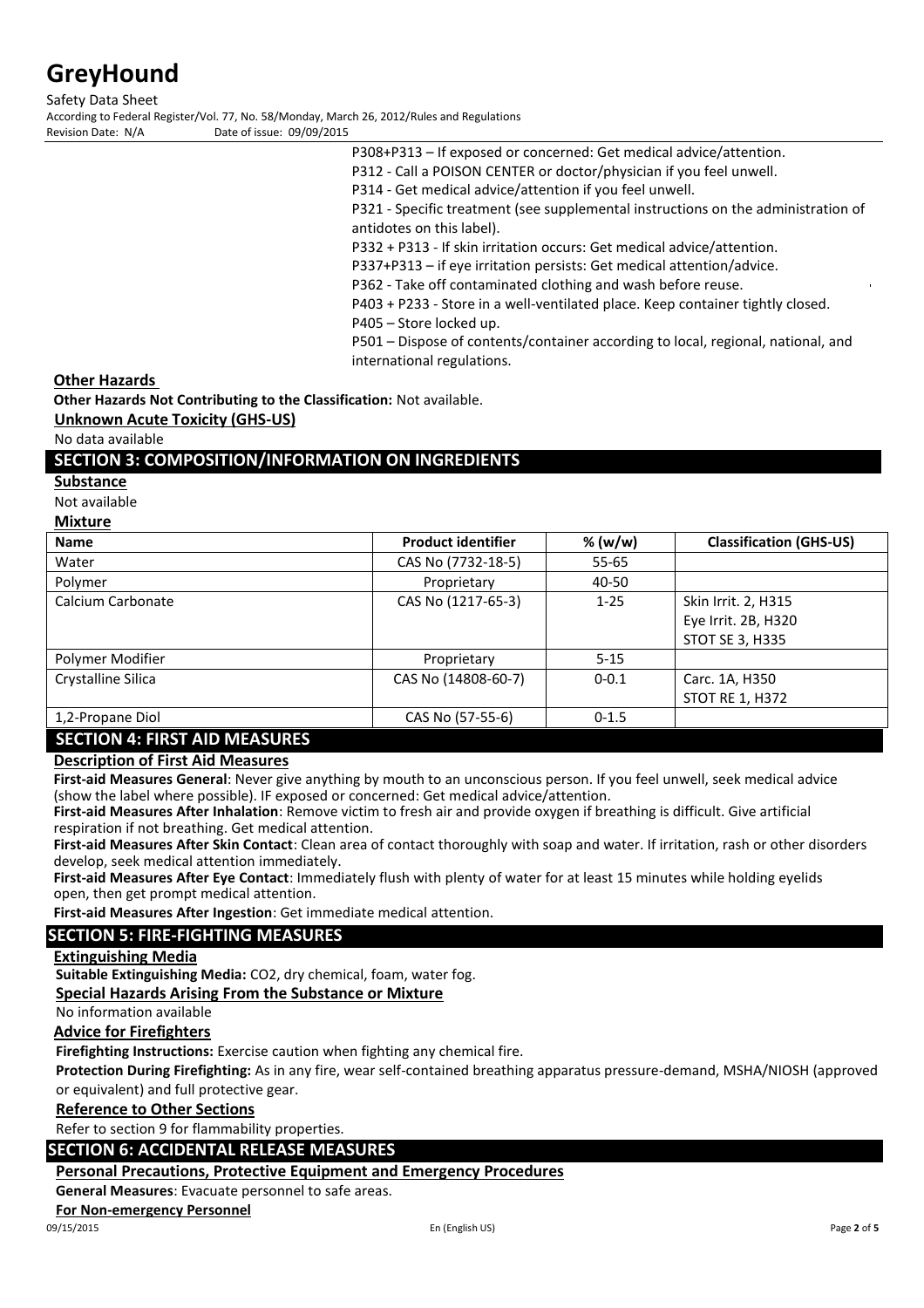# Safety Data Sheet

According to Federal Register/Vol. 77, No. 58/Monday, March 26, 2012/Rules and Regulations<br>Revision Date: N/A<br>Date of issue: 09/09/2015 Date of issue: 09/09/2015

**Protective Equipment:** Use appropriate personal protection equipment (PPE).

**Emergency Procedures:** Evacuate unnecessary personnel.

## **For Emergency Responders**

**Protective Equipment:** Equip cleanup crew with proper protection.

**Emergency Procedures:** Ventilate area.

## **Environmental Precautions**

Prevent further leakage or spillage if safe to do so. Prevent product from entering drains.

## **Methods and Material for Containment and Cleaning Up**

**For Containment and Clean Up:** Stop spill at source. Ventilate area of release to disperse mists and fumes, as necessary, before entering area. Clean-up spill but do not flush to sewer or surface water. It is the responsibility of the user to determine if any residues are hazardous waste at the time of disposal. Contact the RCRA/Superfund Hotline at (800) 424-9346 or your regional US EPA office for guidance concerning case specific disposal issues.

## **Reference to Other Sections**

See heading 8, Exposure Controls and Personal Protection.

# **SECTION 7: HANDLING AND STORAGE**

## **Precautions for Safe Handling**

Follow protective controls set forth in Section 8 of this SDS when handling this product.

## **Conditions for Safe Storage, Including Any Incompatibilities**

**Storage Conditions:** Store under normal warehouse conditions. Prevent inhalation of vapor, ingestion, and contact with skin and eyes. Keep container closed with not in use. Precautions also apply to emptied containers. Change soiled work clothes frequently. Clean hands thoroughly after handling. Personal protective equipment must be worn during maintenance or repair of contaminated mixer, reactor or other equipment.

**Incompatible Materials:** Not available.

# **SECTION 8: EXPOSURE CONTROLS/PERSONAL PROTECTION**

## **Exposure Controls**

**Appropriate Engineering Controls:** Make emergency eyewash stations, safety/quick-drench showers, and washing facilities readily available in work area. Workers should station themselves on the windward side of the application. Tripping accidents have occurred because of membrane buildup on bottom of shoes and boots. Product should be removed from shoes regularly to prevent such accidents. Do not use solvents or thinners to clean footwear.

**Personal Protective Equipment:** Gloves. Protective clothing. Protective goggles.



**Hand Protection:** Protective gloves.

**Eye Protection:** Safety glasses with side shields should be worn as minimum protection. Wear chemical safety goggles to prevent eye contact with materials.

**Skin and Body Protection:** Avoid skin contact with material by wearing impervious gloves and protective clothing.

**Respiratory Protection:** Wear appropriate, properly fitted NIOSH/MSHA approved respirator, as directed by the manufacturer, when the airborne contaminates level exceed the exposure limits indicated in Section 2 of the SDS.

**Hygiene Measures:** It is recommended that workers wash their hands before eating, drinking, smoking, and using toilet facilities. Laundering clothes between uses is recommended. Clean skin with soap and water. Do not use solvents or thinners to remove material from the skin.

#### **Other Information:** When using, do not eat, drink, or smoke. **SECTION 9: PHYSICAL AND CHEMICAL PROPERTIES**

# **Information on Basic Physical and Chemical Properties**

| <b>Physical State</b>                            | $\ddot{\cdot}$ | Liguid                            |             |
|--------------------------------------------------|----------------|-----------------------------------|-------------|
| Appearance                                       | :              | Grey Liquid                       |             |
| Odor                                             | ÷              | Ammonia Odor                      |             |
| <b>Odor Threshold</b>                            |                | Not available                     |             |
| pH                                               |                | 9-11                              |             |
| Relative Evaporation Rate (butyl acetate $= 1$ ) | ÷              | Not available                     |             |
| <b>Melting Point</b>                             | ٠              | Not available                     |             |
| <b>Freezing Point</b>                            |                | Not available                     |             |
| <b>Boiling Point</b>                             | $\ddot{\cdot}$ | $212^{\circ}$ F / $100^{\circ}$ C |             |
| <b>Flash Point</b>                               | ÷              | Not available                     |             |
| 09/15/2015                                       |                | En (English US)                   | Page 3 of 5 |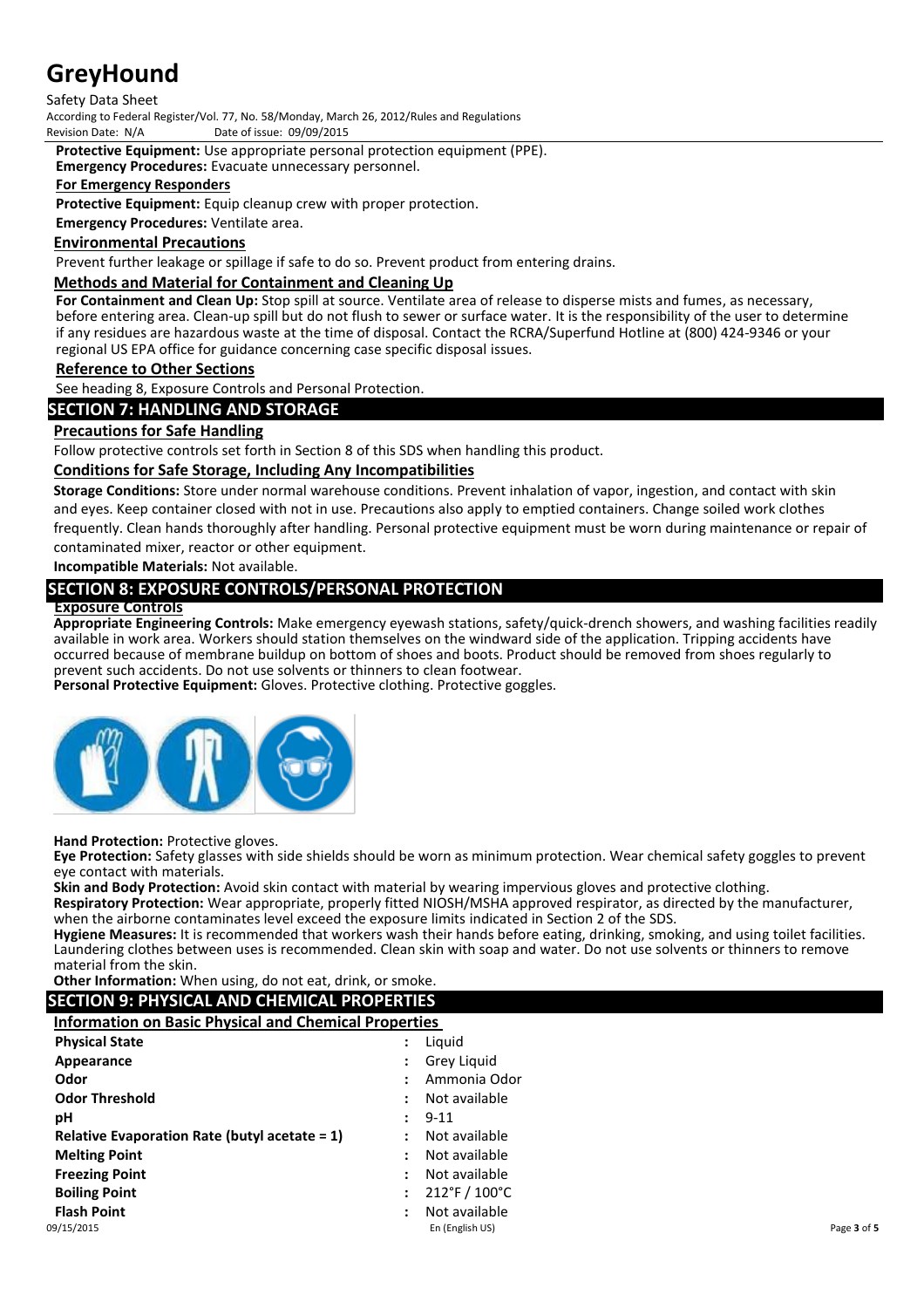#### Safety Data Sheet

According to Federal Register/Vol. 77, No. 58/Monday, March 26, 2012/Rules and Regulations Date of issue: 09/09/2015

| <b>Auto-ignition Temperature</b>                         | $\ddot{\phantom{a}}$ | Not available    |
|----------------------------------------------------------|----------------------|------------------|
| <b>Decomposition Temperature</b>                         |                      | Not available    |
| Flammability (solid, gas)                                |                      | Not available    |
| Lower Flammable Limit                                    |                      | Not available    |
| <b>Upper Flammable Limit</b>                             |                      | Not available    |
| <b>Vapor Pressure</b>                                    |                      | Similar to water |
| Relative Vapor Density at 68°F (20°C)                    |                      | $> 1$ (Air = 1)  |
| <b>Relative Density</b>                                  |                      | Not available    |
| <b>Specific Gravity</b>                                  |                      | $1.0 - 1.05$     |
| Solubility                                               |                      | <b>Soluble</b>   |
| Partition coefficient: n-octanol/water                   |                      | Not available    |
| <b>Explosion Data - Sensitivity to Mechanical Impact</b> | $\ddot{\phantom{a}}$ | Not available    |
| <b>Explosion Data – Sensitivity to Static Discharge</b>  |                      | Not available    |
| <b>VOC Content</b>                                       |                      | $<$ 40 g/L       |
| CECTION 40. CTADU ITV AND DEACTIVES                      |                      |                  |

# **SECTION 10: STABILITY AND REACTIVITY**

**Chemical Stability:** Stable at room temperature in closed containers under normal storage and handling conditions.

**Possibility of Hazardous Reactions:** Hazardous polymerization will not occur.

**Conditions to Avoid:** No information available.

**Incompatible Materials:** Avoid Contact with strong oxidizing and reducing agents.

# **SECTION 11: TOXICOLOGICAL INFORMATION**

# **Information on Toxicological Effects – Ingredient(s)**

**Eye Effects**: Vapors may cause a slight smarting of the eye or respiratory system if present in high concentrations. The effect is temporary.

**Skin Effects:** See Section 3

**Acute Inhalation Effects:** See Section 3

**Acute Oral Effects:** See section 3

**Chronic Effects:** Prolonged and repeated skin contact may cause dermatitis, photosensitization, and melanosis.

**Carcinogenicity:** This material is not a known human carcinogen.

**Mutagenicity:** No data.

**Teratogenicity:** No data.

# **SECTION 12: ECOLOGICAL INFORMATION**

**Ecotoxicity:** This material may be toxic to aquatic organisms and should be kept out of sewage and drainage systems and all bodies of water.

**Environmental Fate:**

**Environmental Transport:** No data.

**Environmental Degradation:** No data

**Soil Absorption/Mobility:** No data

## **SECTION 13: DISPOSAL CONSIDERATIONS**

**Disposal:** Contact the RCRA/Superfund Hotline at (800) 424-9346 or your regional US EPA office for guidance concerning case specific disposal issues. Follow applicable Federal, state, and local regulations.

**Disposal Regulatory Requirements:** This material is not a hazardous waste under RCRA guidelines. Follow Federal, state, and local regulations for disposal of solid waste.

**Container Cleaning and Disposal:** Recommend using a non-hazardous solvent to remove the product. Follow Federal, state, and local regulations for disposal of the waste material, regardless of ids waste classification.

# **SECTION 14: TRANSPORT INFORMATION**

| In Accordance with DOT       |                      |                         |
|------------------------------|----------------------|-------------------------|
| <b>Proper Shipping Name</b>  | $\ddot{\phantom{0}}$ | Non-Regulated Material. |
| In Accordance with IMDG      |                      |                         |
| <b>Proper Shipping Name</b>  |                      | Not Regulated.          |
| <b>Hazard Class</b>          | $\ddot{\cdot}$       |                         |
| <b>Identification Number</b> | :                    |                         |
| <b>Packing Group</b>         | :                    |                         |
| <b>Marine Pollutant</b>      |                      |                         |
| In Accordance with IATA      |                      |                         |